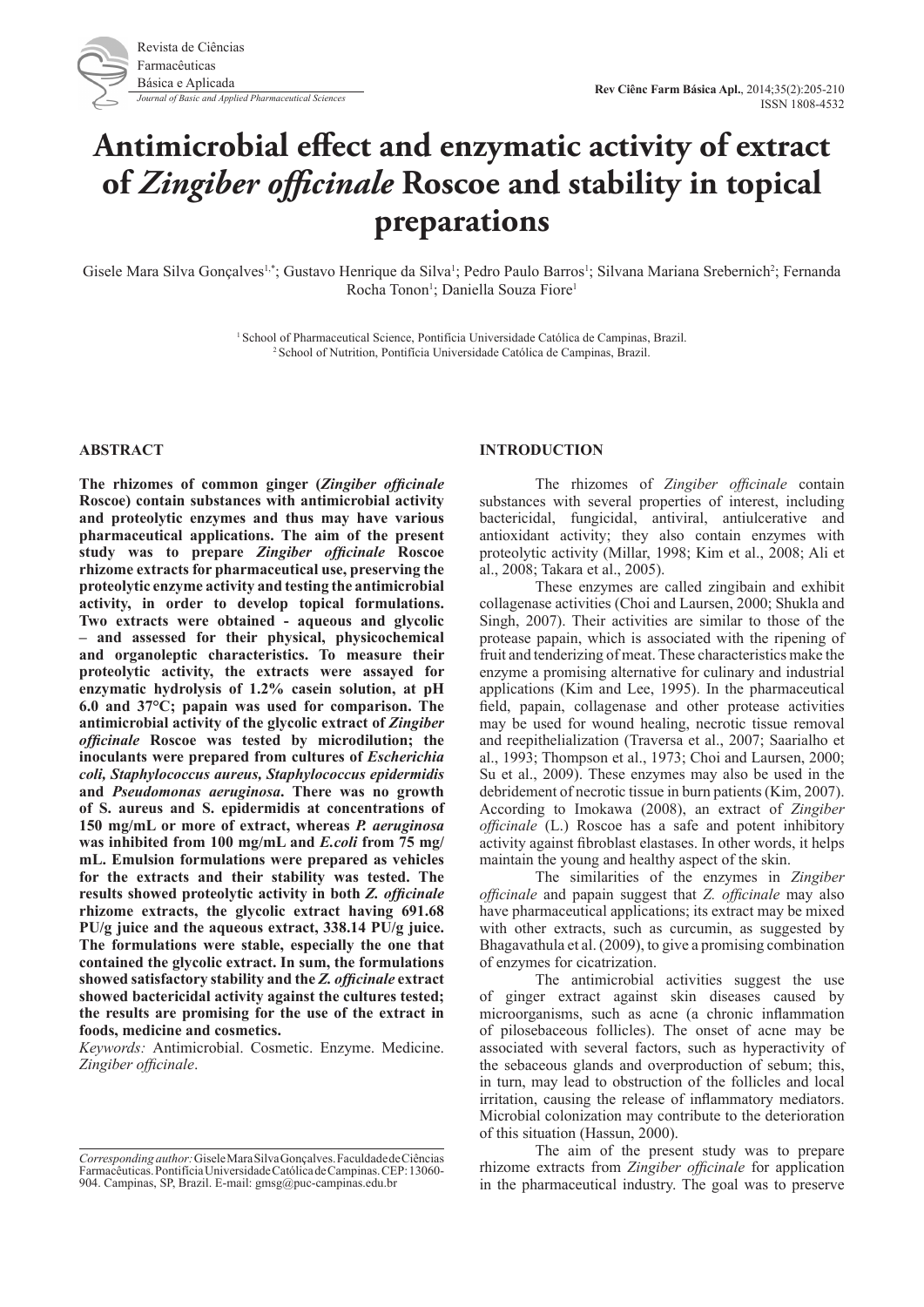the activities of the proteolytic enzymes, study the antimicrobial activity and develop an emulsion-based formulation. The stability of the formulation was to be assessed, to investigate the viability of the enzyme as an active ingredient in topical formulations.

## **MATERIALS AND METHODS**

#### **Preparation of** *Zingiber officinale* **extracts**

Specimens of ginger "root" (*Zingiber officinale* rhizomes) were collected and identified at the Pontifícia Universidade Católica de Campinas, Campinas, SP, Brazil. After disinfecting with 70% ethanol, the rhizomes were peeled and the juice was extracted in a juicer. The juice was passed through a nylon filter and diluted to several concentrations, as described below. The filtered juice was diluted 50% with distilled water or propylene glycol, yielding the aqueous and glycolic extracts. These were stored in amber glass and frozen until the moment of use, when they were thawed and centrifuged at 3000 rpm for 5 min, the supernatants being used as the extracts in all tests [method adapted from Azu and Onyeagba (2007)].

## **Evaluation of proteolytic activity of aqueous and glycolic extracts of** *Zingiber officinale*

Proteolytic activity was determined by the enzymatic hydrolysis of casein (Bergmeyer, 1965, Iaderoza and Baldini, 1991). Initially, 5.0 mL of 1.2% casein solution at pH 6.0 was incubated at 37.0o C until temperature equilibrium. Next, the reaction was started by adding 1.0 mL of the sample to each tube. The samples consisted of *Zingiber officinale* juice diluted with 50.0% distilled water or propylene glycol; papain (Sigma ™) was diluted to 0.0025 g/mL in distilled water for comparison.

After 10 minutes, 5.0 mL of trichloroacetic acid solution at 5.0% (w/v) was added to interrupt the reaction. Next, tubes were shaken to homogenize the mixture and left to rest for 20 minutes in a warm water bath. The solution was then filtered through qualitative filter paper and the amount of soluble peptides was read at 280 nm.

One unit of proteolytic activity (PU) is defined as the amount of enzyme that, by acting on casein for 10 min under specified conditions, releases an amount of peptides equivalent to 1.0µg of tyrosine, as determined by reading the absorbance at 280 nm.

The analytical curve for tyrosine was plotted at the concentrations 10, 20, 40, 60, 80 and 100 μg/mL and a linear equation derived. The activity is defined as the proteolytic activity per gram of enzyme sample (PU/g).

### **Assessment of antimicrobial activity of the glycolic extract of** *Zingiber officinale*

The antimicrobial activity of the glycolic extract of *Zingiber officinale* was assayed by microdilution; the tests were carried out in triplicate (Brasil, Ministério da Saúde, 2005). The glycolic extract and 9 dilutions were prepared with sterilized materials. The inoculants were prepared from 24-h cultures of *Escherichia coli* [ATCC 259220, *Staphylococcus aureus* (ATCC 29213)], *Staphylococcus epidermidis* ATCC 12228 and *Pseudomonas aeruginosa*. Suspensions were prepared in sterile saline solution (0.85%

NaCl) at about 1.5x108 CFU/mL, with turbidity of the 0.5 McFarland standard (Brasil, Ministério da Saúde, 2005).

U-bottom, 200-µL microdilution plates were used for the assays. Aliquots of *Z. officinale* glycolic extract, Muller Hinton Broth (Oxoid™) at a pH of 7.3 and bacterial inoculum were mixed, to give a final volume of  $180 \mu L$ , in each well. The positive and negative controls were prepared with inoculated culture medium and culture medium alone, respectively.

Next, plates were incubated at  $35.0^{\circ}\text{C} \pm 2.0^{\circ}\text{C}$  for 24 hours; triphenyltetrazolium chloride (TTC) was added to each well to identify microbial growth by its reduction to a red dye and colorimetric readings were carried out in a plate reader. Where necessary, a well was subcultured by transferring a portion to a solid medium; the subculture was incubated under the same conditions and used to confirm bactericidal or bacteriostatic activity.

#### **Formulation for the extracts**

The vehicle for *Zingiber officinale* aqueous and glycolic extracts was a  $20.0\%$  O/W emulsion prepared with 18.0 wt% anionic self-emulsifying base (Cetearyl Alcohol & Ceteareth 20 & Mineral Oil & Lanolin Alcohol & Petrolatum), 5.0% propylene glycol, 2.0% isopropyl myristate and 0.8% preservatives (phenoxyethanol, methylparaben, ethylparaben, propylparaben, butylparaben, isobutylparaben); finally, distilled water was added to complete 100 %.

For the purpose of comparison, three formulations were prepared: (A) emulsion base, (B) emulsion with *Z. officinale* aqueous extract and (C) emulsion with *Z. officinale* glycolic extract.

The formulations were stored in 30-g plastic bottles for lotions. These were closed with a screw top and stored at room temperature, 4°C, 40°C and 60°C. Formulations were analyzed periodically for their organoleptic properties and pH, as specified in the guidelines for stability of cosmetics published by the Brazilian Health Surveillance Agency (Brasil, Ministério da Saúde, 2003).

## **RESULTS**

Initially, both samples of extracts showed similar characteristics (Tables I and II). During freeze storage, to preserve the sample, especially from microbial growth, there was a gradual darkening of the extract and possible decomposition of polyphenols, causing the inactivation of enzymes. The pH during storage shows that the glycolic extract was the more stable of the extracts. Storing in a freezer was important to maintain the pH fairly constant. In preliminary studies, we noted a fall in pH when the extracts were kept under refrigeration but not frozen.

The results suggest that freezer storage is not the most viable option for the commercial use of extracts. We also carried out lyophilization of the aqueous extract in a preliminary study. No enzymatic activity remained after lyophilization; therefore, lyophilization was discarded.

Assay of proteolytic enzyme activity is showed in Table III. A preservative mechanism or agent should be

A preliminary study of antimicrobial activity showed that the glycolic extract of *Z. officinale* gave better results than the aqueous extract. The former inhibited microbial growth of all bacterial strains tested, while the latter did not inhibit microbial growth of any of the strains. Therefore, we report only the results for the glycolic extract (Table IV).

Tables V and VI show the results of stability tests on the topical formulations.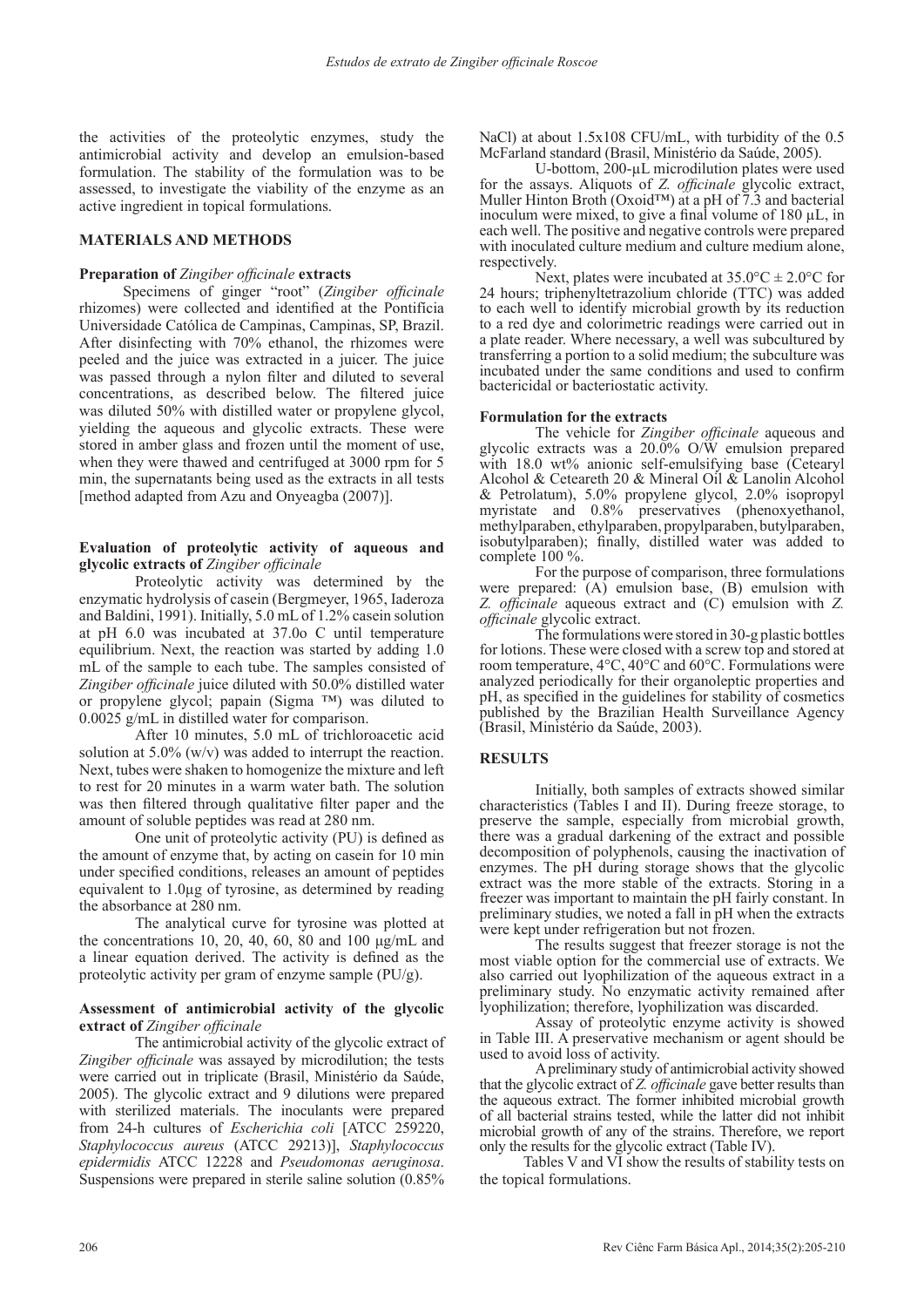Table I - pH of rhizome extracts from *Zingiber officinale* during refrigerated storage.

| Time    | pH aqueous extract | pH glycolic extract |
|---------|--------------------|---------------------|
| Initial | 6.80               | 7.00                |
| 7 days  | 6.57               | 6.84                |
| 12 days | 6.44               | 6.66                |
| 21 days | 6.44               | 6.85                |

Table II - Odor and color of rhizome extracts from *Zingiber officinale* during storage at -20°C.

| <b>Time</b> | Odor*          | Color*                      |
|-------------|----------------|-----------------------------|
| Initial     | Characteristic | Yellow                      |
| 7 days      | Characteristic | Yellow and slight darkening |
| 12 days     | Characteristic | Dark yellow                 |
| 21 days     | Characteristic | Dark yellow                 |
|             |                |                             |

\* Color and odor were the same for the aqueous and glycolic extracts during the period of storage.

Table III - Proteolytic enzyme activity in *Zingiber officinale* rhizome extracts and aqueous solution of papain assayed by hydrolysis of casein (linear equation  $y=0.00741x + 0.0236$  was found for tyrosine standard curve). Molar absorption coefficient ε=1300M<sup>-1</sup>cm<sup>-1</sup>

|                 | <b>Aqueous extract</b>     | <b>Glycolic extract</b> | Papain                       |  |  |
|-----------------|----------------------------|-------------------------|------------------------------|--|--|
| Enzyme activity | $169.07$ PU/g <sup>*</sup> | 345.84 PU/g*            | $1,108.25$ PU/g <sup>*</sup> |  |  |

1 PU = amount of enzyme that, after 10 min of reaction, releases an amount of peptides equivalent to 1.0µg of tyrosine, determined by reading the absorbance at 280 nm;  $\overline{PU/g} =$  no. of proteolytic enzyme units per gram of juice.

Table IV - Microbial growth in the presence of glycolic extract of *Zingiber officinale* rhizome at 10 concentrations (microdilution method); triplicates.

| <b>Extract concentration</b> | <b>Microorganisms</b> |                   |                   |                   |  |  |  |  |  |  |  |
|------------------------------|-----------------------|-------------------|-------------------|-------------------|--|--|--|--|--|--|--|
| mg/mL                        | <b>S.aureus</b>       | S.epidermidis     | P.aeruginosa      | E coli            |  |  |  |  |  |  |  |
| 25                           | $(+)$ $(+)$ $(+)$     | $(+)$ $(+)$ $(+)$ | $(+)$ $(+)$ $(+)$ | $(+)$ $(+)$ $(+)$ |  |  |  |  |  |  |  |
| 50                           | $(+)$ $(+)$ $(+)$     | $(+)$ $(+)$ $(+)$ | $(+)$ $(+)$ $(+)$ | $(+)$ $(+)$ $(+)$ |  |  |  |  |  |  |  |
| 75                           | $(+)$ $(+)$ $(+)$     | $(+)$ $(+)$ $(+)$ | $(+)$ $(+)$ $(+)$ | $(-)$ $(-)$ $(-)$ |  |  |  |  |  |  |  |
| 100                          | $(+)$ $(+)$ $(+)$     | $(+)$ $(+)$ $(+)$ | $(-)$ $(-)$ $(-)$ | $(-)$ $(-)$ $(-)$ |  |  |  |  |  |  |  |
| 125                          | $(+)$ $(+)$ $(+)$     | $(+)$ $(+)$ $(+)$ | $(-)$ $(-)$ $(-)$ | $(-)$ $(-)$ $(-)$ |  |  |  |  |  |  |  |
| 150                          | $(-)$ $(-)$ $(-)$     | $(-)$ $(-)$ $(-)$ | $(-)$ $(-)$ $(-)$ | $(-)$ $(-)$ $(-)$ |  |  |  |  |  |  |  |
| 200                          | $(-)$ $(-)$ $(-)$     | $(-)$ $(-)$ $(-)$ | $(-)$ $(-)$ $(-)$ | $(-)$ $(-)$ $(-)$ |  |  |  |  |  |  |  |
| 300                          | $(-)$ $(-)$ $(-)$     | $(-)$ $(-)$ $(-)$ | $(-)$ $(-)$ $(-)$ | $(-)$ $(-)$ $(-)$ |  |  |  |  |  |  |  |
| 400                          | $(-)$ $(-)$ $(-)$     | $(-)$ $(-)$ $(-)$ | $(-)$ $(-)$ $(-)$ | $(-)$ $(-)$ $(-)$ |  |  |  |  |  |  |  |
| 500                          | $(-)$ $(-)$ $(-)$     | $(-)$ $(-)$ $(-)$ | $(-)$ $(-)$ $(-)$ | $(-)$ $(-)$ $(-)$ |  |  |  |  |  |  |  |

(+) presence of microbial growth

(-) absence of microbial growth

#### **DISCUSSION**

Water was used as a solvent to extract the *Zingiber officinale* juice. Imokawa (2008) indicated that the substances responsible for the spicy characteristics of *Z. officinale* are, for the most part, insoluble in water, whereas the desired proteases are extracted with water. Therefore, the aqueous extract is non-irritating and safe to use on human skin (Thompson, 1973). Propylene glycol was also used as an extraction solvent (Grégio, 2006); the goal was to maintain the antimicrobial activity and to compare the stability of the two extracts.

During storage in the freezer, we observed a gradual darkening of the extract, suggesting that freeze storage is not the most viable option for the commercial use of the extracts. As a possible alternative, we carried out lyophilization of the aqueous extract in a preliminary study. This showed that the enzymatic activity was lost after freeze-drying; therefore, this storage method was discarded.

The results for the *Z. officinale* rhizome extracts suggest their proteolytic activity is inferior to that of papain. The calculation was carried out using the mass of the rhizome used in the replicates, the dilution, and the volume used in the reaction. The results are expressed in PU/g or mL of the sample; thus, one gram of papain showed 443.30 PU, whereas the aqueous extract of the rhizome showed 338.14 PU/g of juice, and the glycolic extract showed 691.68 PU/g of juice.

The activity was lower than that of papain under the same experimental conditions. The papain used was of high quality and highly purified, whereas the ginger extracts were of crude quality. The results corroborate Ha et al. (2012); those authors assessed papain, bromelain, actinidin and zingibain. The activity of papain was approximately twenty times higher than that of zingibain, but the results indicated that the zingibain protease preparation was the most effective at hydrolyzing meat connective tissue proteins.

Moreover, the cost of *Zingiber officinale* juice is considerably lower than that of papain, as reported by Adulyatham and Owusu-Apenten (2005); moreover, the papain used in the study had a high level of purity.

The results for *Z. officinale* may thus be considered satisfactory and are consistent with the concentrations used by Naveena et al. (2004), who compared the effects of 5.0% (w/v) *Zingiber officinale* and 0.2% papain solutions on the tenderization of buffalo meat. Those authors reported excellent results for the *Zingiber officinale* solution, suggesting that it may be a viable alternative to papain and an option for new formulations.

The activities of the glycolic extract of *Zingiber officinale* may be associated with a variety of constituents in *Zingiber officinale*, which include: [6]-gingerol, zingiberene, geranial, β-sesquiphellandrene, farnesene, cineole, geraniol, and curcumin. These constituents have had successful pharmacological use in the treatment of certain diseases, including chronic inflammations (El-Baroty et al., 2010).

The results in the antimicrobial assay corroborate Jagetia et al. (2003), who administered *Zingiber officinale* intraperitoneally and observed antimicrobial activity against *Pseudomonas aeruginosa*, *Salmonella typhimurium*, *Escherichia coli* and Candida albicans.

Other studies show that hydroethanolic ginger extract exhibits potent antibacterial activity against both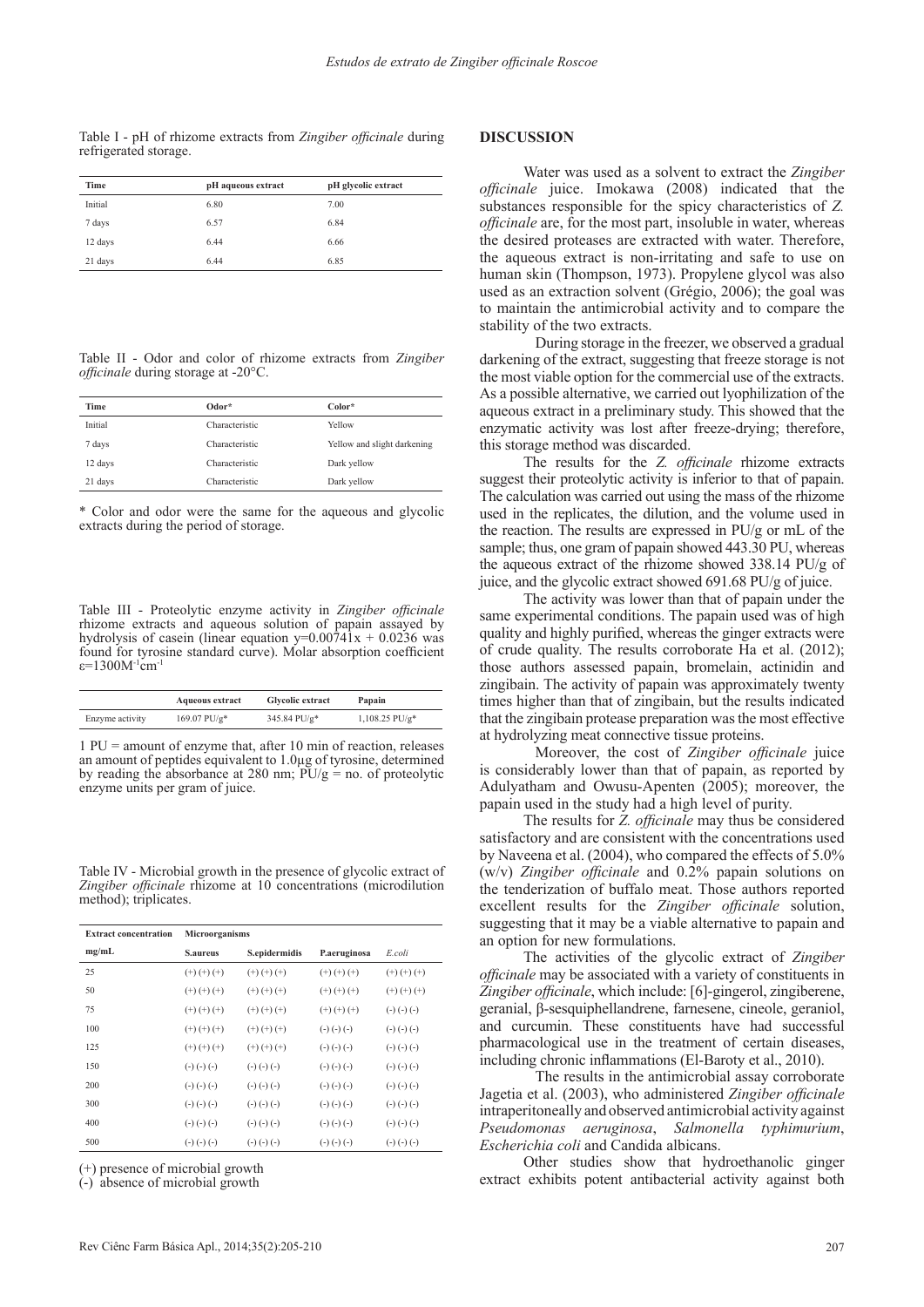| Time           | Color     |                |                |               | Odor          |                |                |               |    | Appearance     |                |               |     | pН             |                |     |  |
|----------------|-----------|----------------|----------------|---------------|---------------|----------------|----------------|---------------|----|----------------|----------------|---------------|-----|----------------|----------------|-----|--|
| (days)         | <b>RT</b> | $40^{\circ}$ C | $60^{\circ}$ C | $4^{\circ}$ C | RT            | $40^{\circ}$ C | $60^{\circ}$ C | $4^{\circ}$ C | RT | $40^{\circ}$ C | $60^{\circ}$ C | $4^{\circ}$ C | RT  | $40^{\circ}$ C | $60^{\circ}$ C | 4°C |  |
| Initial        | W         | W              | W              | W             | $\mathcal{C}$ | C              | C              | C             | Н  | H              | H              | Н             | 5.5 | 5.5            | 5.5            | 5.5 |  |
| $\overline{7}$ | W         | D              | Be             | W             | $\mathbf C$   |                |                | C             | Н  | L.             | L.             | H             | 5.5 | 5.5            | 5.5            | 5.5 |  |
| 19             | W         | D              | Be             | W             | $\mathbf C$   |                |                | C             | H  | HT             | HT             | H             | 5.5 | 5.5            | 5.4            | 5.5 |  |
| 25             | W         | D              | Be             | W             |               |                |                | С             | H  | HT             | HT             | H             | 5.5 | 5.4            | 5.5            | 5.5 |  |
| 39             | W         | D              | Be             | W             | C             |                |                | C             | H  | HT             | L              | H             | 5.5 | 5.6            | 5.1            | 5.5 |  |
| 46             | W         | D              | D              | W             | C             |                |                | C             | H  | HT             | ь.             | Н             | 5.4 | 5.4            | 5.0            | 5.5 |  |

Table V - Tests of stability (color, odor, appearance and pH) of the emulsion formulated with 20.0% aqueous extract of *Zingiber officinale* rhizome over time at 4 different temperatures

RT: Room temp, W: White; D: Darkening; Be: Beige; C: Characteristic; I: Intense; H: Homogeneous; HT: Heterogeneous; L: Liquid.

Table VI - Tests of stability (color, odor, appearance and pH) of the emulsion formulated with 20.0% glycolic extract of *Zingiber officinale* rhizome over time at 4 different temperatures

| Time    | Color     |                |                |               | Odor          |                |                |               | Appearance |                |                |               | pН  |                |                |               |
|---------|-----------|----------------|----------------|---------------|---------------|----------------|----------------|---------------|------------|----------------|----------------|---------------|-----|----------------|----------------|---------------|
| (days)  | <b>RT</b> | $40^{\circ}$ C | $60^{\circ}$ C | $4^{\circ}$ C | RT            | $40^{\circ}$ C | $60^{\circ}$ C | $4^{\circ}$ C | RT         | $40^{\circ}$ C | $60^{\circ}$ C | $4^{\circ}$ C | RT  | $40^{\circ}$ C | $60^{\circ}$ C | $4^{\circ}$ C |
| Initial | W         | W              | W              | W             | $\mathcal{C}$ | C              | C              | C             | H          | Н              | H              | Н             | 5.8 | 5.8            | 5.8            | 5.8           |
| $\tau$  | W         | Be             | Be             | W             | $\mathcal{C}$ |                |                | C             | H          | L.             | L.             | H             | 5.8 | 5.8            | 5.8            | 5.8           |
| 19      | W         | Be             | Be             | W             | C             |                |                | C             | H          | H              | H              | H             | 5.8 | 5.8            | 5.6            | 5.8           |
| 25      | W         | D              | D              | Be            | $\mathbf C$   |                |                |               | H          | H              | L.             | Н             | 5.5 | 5.6            | 5.3            | 5.8           |
| 39      | W         | D              | D              | Be            | C             |                |                |               | H          | HT             | HT             | H             | 5.5 | 5.6            | 5.6            | 5.8           |
| 46      | W         | D              | D              | Be            | C             |                |                |               | H          | HT             | HT             | Н             | 5.5 | 5.6            | 5.6            | 5.8           |

RT: Room temp, W: White; D: Darkening; Be: Beige; C: Characteristic; I: Intense; H: Homogeneous; HT: Heterogeneous; L: Liquid.

Gram-positive and Gram-negative bacteria, including *Staphylococcus aureus*, *Streptococcus pyogenes/pneumonia*  and *Haemophilus influenzae* (Akoachere et al., 2002). Yet others have shown antibacterial activity against the Gramnegative bacteria *Pseudomonas aeruginosa*, *Salmonella typhimurium* and *Escherichia coli*, for which the minimum inhibitory concentration (MIC) of ginger extracts ranged from 0.0003µg/mL to 0.7µg/mL, while the minimum bactericidal concentration (MBC) ranged until 2.04µg/mL for ginger (Jagetia et al., 2003). Comparison of those concentrations with those obtained in the present study shows that their concentrations were much lower. However, in their study, ginger powder was extracted with 50% ethanol, differently from the present study. Therefore, the substances extracted may have been quite different. It is important to note that Jagetia et al. (2003) probably extracted spicy substances, thus rendering the extract unviable for topical use.

The glycolic extract gave the more stable topical formulation (Tables V and VI). This extract showed less change in appearance and pH during the assessment period. Adulyatham and Owusu-Apenten (2005) prepared a *Z. officinale* rhizome extract by a method similar to that of the present study. The authors investigated how to stabilize the protease activity, which decays rapidly, mainly by modifying storage conditions. They concluded that addition of ascorbic acid may enhance the stability of the extract, thus increasing its shelf life. In the present study, the data suggest that enzymatic activity may improve if the extract is stabilized; also, the activity may improve with the addition of antioxidants.

We attempted to assay the enzymatic activity in samples of the formulations. However, owing to the

interference of other components, the assays failed; thus, another method of analysis will have to be employed.

Studies of the topical efficacy of *Zingiber officinale* extract have identified several types of activity. Guahk et al., (2010) prepared a water extract of ginger rhizomes and examined the effects of the whole extract, gingerol, and shogaol on cell viability and cytokine and chemokine production in UV-irradiated HaCaT cells. The results show that these compounds were effective in protecting UV-damaged skin against inflammation. Treatment with *Z. officinale* also attenuated UVB-induced hyperplasia, infiltration of leukocytes and dilation of blood vessels in the dermis of mice. The authors concluded that *Z. officinale*, gingerol and shogaol show potential as anti-inflammatory agents to protect skin against UVB irradiation damage.

Tsukahara et al. (2006) investigated the topical use of an extract on hairless mouse skin. The results showed a decrease in photoaging and a significant lessening of the decrease in skin elasticity. The extract was prepared by mixing 200g of ginger rhizome with 1L of 20.0% aqueous ethanol for 7 days at room temperature (RT) and then filtering. Next, in a batch method, the filtrate was stirred for 2h at RT with 30g activated charcoal and filtered again. The filtrate was concentrated under reduced pressure, to yield a residue of about 3.2% wt/vol. The extract was applied at concentration of 1.0% in a hydroalcoholic vehicle, before UV irradiation.

Antitumoral activity is another desirable goal for such formulations, especially those containing [6]-gingerol, a substance that can be used effectively for the treatment of skin cancer Nigam et al. (2009). [6]-gingerol is a potent antioxidant and may be used to prevent the disease (Jagetia et al., 2003).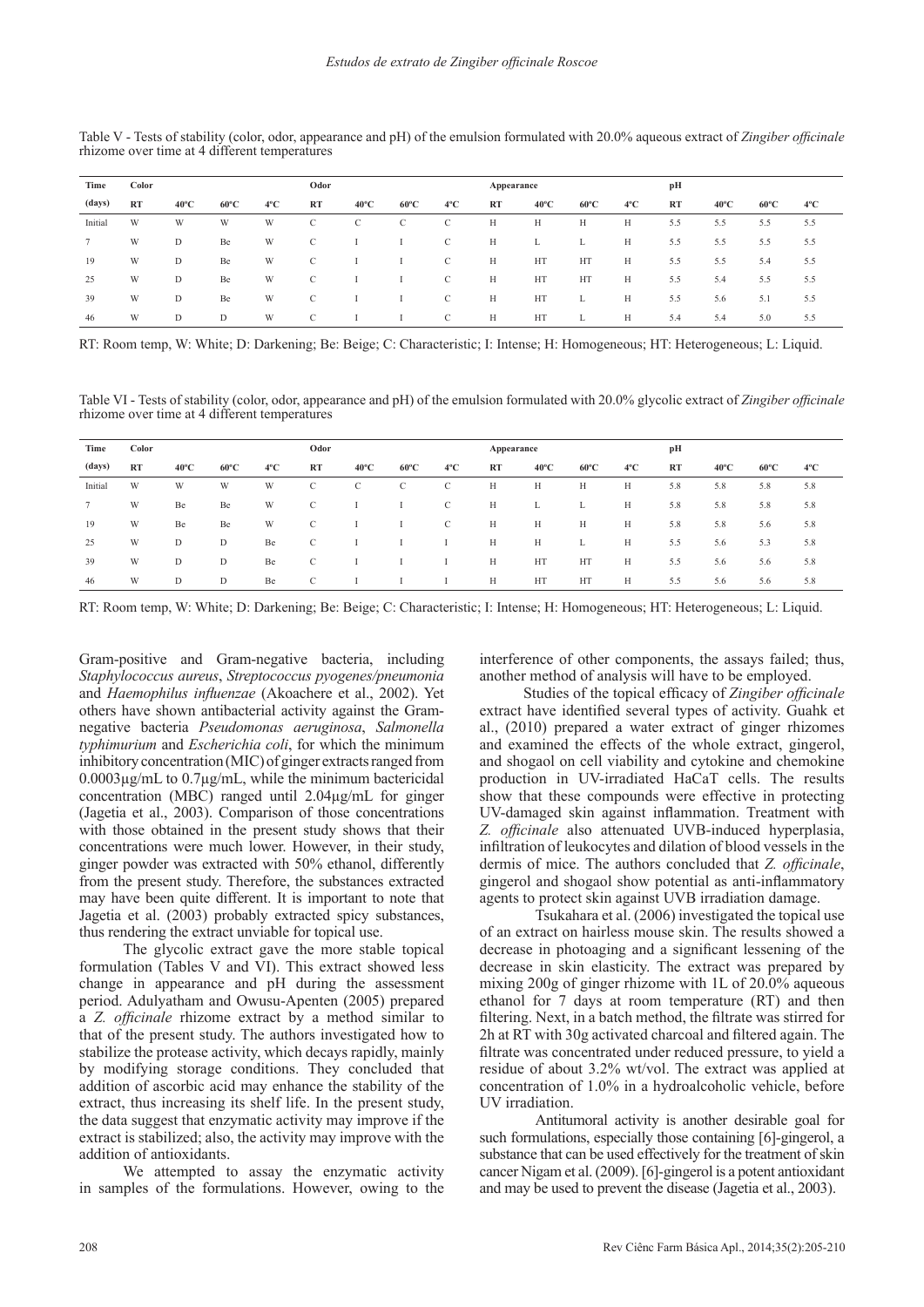One of the advantages of these extracts is their low cost of production. In terms of applicability, it should be noted that proteolytic enzymes must be purified to eliminate any compounds that may interfere in their final activity. Further studies should seek new means to stabilize the extract, to facilitate its handling and conservation. It is important to investigate further the impact of lyophilization on enzymatic activity.

In each study, extracts are obtained differently: aqueous and alcoholic solvents are used. Thus, the substances extracted may vary with the polarity of the solvent and the method of extraction. In the present study, we decided to use the juice of the rhizome directly, to reduce the time of extraction and to maintain the integrity of the enzymes. If maceration had been carried out, the results would probably have been different. Considering the variety of possible compositions of the extracts, based on the range of possible methods and solvents, it is always important to assess the safety of the extracts. Some extracts may irritate the skin, depending on their composition. The extracts prepared in the present study could be used in emulsions; it is our contention that the daily use of such formulations may bring positive effects for the skin, including prevention of photoaging and antimicrobial activity. The topical use of the formulation shows promise. The formulation should thus be tested under real conditions of use, in other words, on human skin and for prolonged periods of time.

In conclusion, the extracts of *Z. officinale* rhizome showed proteolytic activity; only the glycolic extract showed antimicrobial activity. The activity differed between the extracts, the glycolic extract exhibiting 691.68 PU/g and the aqueous, 338.14 PU/g. The emulsion formulations were stable, especially the formulation that contained the glycolic extract. The ginger rhizome is a promising source of active substances for use as the active ingredient in pharmaceutical formulations; one of its advantages is the low cost of production.

## **ACKNOWLEDGMENTS**

The authors would to thank the CNPq (National Research Council) and the Pontifical Catholic University of Campinas for funding the study.

## **RESUMO**

## *Efeito antimicrobiano e atividade enzimática de extrato de Zingiber officinale Roscoe e estabilidade em preparações tópicas*

**Os rizomas de** *Zingiber officinale* **contém substancias com ação antimicrobiana e enzimas proteolíticas e por essa razão podem ter aplicações farmacêuticas. O objetivo deste trabalho foi obter o extrato de rizomas de** *Zingiber officinale* **para emprego na área farmacêutica, de forma a preservar a atividade das enzimas proteolíticas presentes, e avaliar também sua ação antimicrobiana, visando-se o uso no desenvolvimento de formulações tópicas. Dois extratos foram obtidos, aquoso e glicólico, que foram avaliados em relação as suas características físicas, físico-química** 

**e organolépticas, além da sua atividade proteolítica, por meio de reação de hidrólise enzímica da caseína a 1,2%, em pH 6,0 e a 37ºC, utilizando-se papaína como forma de comparação da atividade. O estudo da ação antimicrobiana do extrato de** *Zingiber officinale* **foi realizado por método de microdiluição, utilizando-se**  *Escherichia coli, Staphylococcus aureus, Staphylococcus epidermidis* **e** *Pseudomonas aeruginosa***. Houve ausência de crescimento de S.aureus e S.epidermidis a partir a concentração de 150 mg/ml de extrato, enquanto que para P.aeruginosa a partir de 100 mg/ml e para** *E.coli*  **a partir de 75 mg/ml. Foram elaboradas formulações para veiculação dos extratos, e sua estabilidade foi avaliada. Constatou-se a atividade proteolítica em ambos os extratos, sendo o glicólico superior quanto à manutenção desta atividade, pois o extrato glicólico apresentou 691.68 UP/g e o extrato aquoso 338.14 UP/g. As formulações apresentaram estabilidade satisfatória e o extrato de** *Zingiber officinale* **obtido mostrou atividade bactericida frente aos microrganismos testados e sua utilização em alimentos, medicamentos e cosméticos é muito promissora.**

*Palavras-chave:* Antimicrobiano. Cosmético. Enzima. *Zingiber officinale*.

## **REFERENCES**

Adulyatham P, Owusu-Apenten R. Stabilization and Partial Purification of a Protease from Ginger Rhizome (Zingiber offinale Roscoe). J Food Sci., 2005;70(3):C231-C4.

Akoachere JF, Ndip RN, Chenwi EB, Ndip LM, Njock TE, Anong DN. Antibacterial effect of *Zingiber officinale* and Garcinia kola on respiratory tract pathogens. East Afr. Med. J., 2002;79:588-92.

Ali BH, Blunden G, Tanira MO, Nemmar A. Some phytochemical pharmacological and toxicological properties of ginger (*Zingiber officinale* Roscoe): A review of recent research. Food Chem Toxicol., 2008;46:409-20.

Azu NC, Onyeagba RA. Antimicrobial Properties of Extracts of Allium cepa (Onions) And *Zingiber officinale* (Ginger) On *Escherichia coli*, Salmonella typhi And Bacillus subtilis. Internet J Trop Med. 2007; 3(2). DOI: 10.5580/1f5e.

Bergmeyer HU. Methods of enzymatic analysis. 2nd.ed. New York: Academic Press; 1965.

Bhagavathula N, Warner R, Silva M, Mcclintock SD, Barron A, Aslam MN, Johnson KJ, Varani J. A combination of curcumin and ginger extract improves abrasion wound healing in corticosteroid-impaired hairless rat skin. Wound Repair Regen. 2009;17:360-6.

Brasil. Ministério da Saúde. Guia de Estabilidade de Produtos Cosméticos. 2003. Available from: http://www. anvisa.gov.br/divulga/public/series/cosmeticos.pdf.

Brasil. Ministério da Saúde. Metodologia dos Testes de Sensibilidade a Agentes Antimicrobianos por Diluição para Bactéria de Crescimento Aeróbico: Norma Aprovada. 2005.